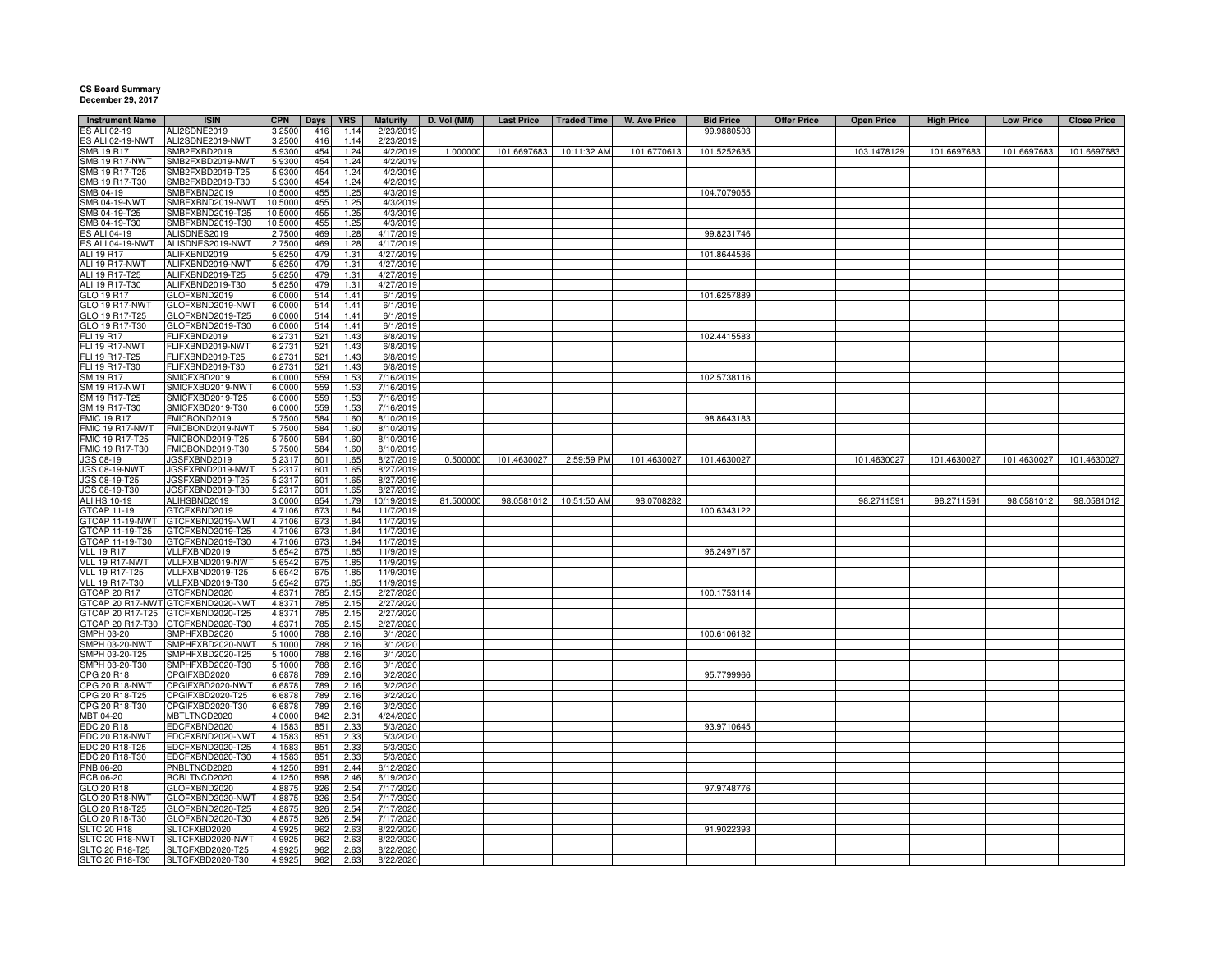| <b>Instrument Name</b>           | <b>ISIN</b>                          | <b>CPN</b>       | Days             | <b>YRS</b>   | <b>Maturity</b>        | D. Vol (MM) |             |                          | Last Price   Traded Time   W. Ave Price | <b>Bid Price</b> | <b>Offer Price</b> | <b>Open Price</b> | <b>High Price</b> | <b>Low Price</b> | <b>Close Price</b> |
|----------------------------------|--------------------------------------|------------------|------------------|--------------|------------------------|-------------|-------------|--------------------------|-----------------------------------------|------------------|--------------------|-------------------|-------------------|------------------|--------------------|
| BDO 10-20                        | BDO2LTNC2020                         | 3.7500           | 1007             | 2.76         | 10/6/2020              |             |             |                          |                                         | 93.1064597       |                    |                   |                   |                  |                    |
| ALI 20 R19                       | ALIFXBND2020                         | 4.6250           | 1011             | 2.77         | 10/10/2020             |             |             |                          |                                         | 99.1614395       |                    |                   |                   |                  |                    |
| ALI 20 R19-NWT                   | ALIFXBND2020-NWT                     | 4.6250           | 1011             | 2.77         | 10/10/2020             |             |             |                          |                                         |                  |                    |                   |                   |                  |                    |
| ALI 20 R19-T25                   | ALIFXBND2020-T25                     | 4.6250           | 1011             | 2.77         | 10/10/2020             |             |             |                          |                                         |                  |                    |                   |                   |                  |                    |
| ALI 20 R19-T30                   | ALIFXBND2020-T30                     | 4.6250           | 1011             | 2.77         | 10/10/2020             |             |             |                          |                                         |                  |                    |                   |                   |                  |                    |
| <b>HOUSE 10-20</b>               | HOUSEFBD2020                         | 6.2080           | 1017             | 2.78         | 10/16/2020             |             |             |                          |                                         | 102.7284562      |                    |                   |                   |                  |                    |
| HOUSE 10-20-NWT                  | HOUSEFBD2020-NWT                     | 6.2080           | 101              | 2.78         | 10/16/2020             |             |             |                          |                                         |                  |                    |                   |                   |                  |                    |
| HOUSE 10-20-T25                  | HOUSEFBD2020-T25                     | 6.2080           | 1017             | 2.78         | 10/16/2020             |             |             |                          |                                         |                  |                    |                   |                   |                  |                    |
| HOUSE 10-20-T30                  | HOUSEFBD2020-T30                     | 6.2080           | 1017             | 2.78         | 10/16/2020             |             |             |                          |                                         |                  |                    |                   |                   |                  |                    |
| AEV 11-20                        | AEV2FXBD2020                         | 4.4722           | 1038             | 2.84         | 11/6/2020              |             |             |                          |                                         | 98.6083020       |                    |                   |                   |                  |                    |
| <b>AEV 11-20-NWT</b>             | AEV2FXBD2020-NWT                     | 4.4722           | 1038             | 2.84         | 11/6/2020              |             |             |                          |                                         |                  |                    |                   |                   |                  |                    |
| AEV 11-20-T25                    | AEV2FXBD2020-T25                     | 4.4722           | 1038             | 2.84         | 11/6/2020              |             |             |                          |                                         |                  |                    |                   |                   |                  |                    |
| AEV 11-20-T30                    | AEV2FXBD2020-T30                     | 4.4722           | 1038             | 2.84         | 11/6/2020              |             |             |                          |                                         |                  |                    |                   |                   |                  |                    |
| FLI 20 R19                       | FLIFXBND2020                         | 4.8562           | 1040             | 2.85         | 11/8/2020              |             |             |                          |                                         | 100.4123084      |                    |                   |                   |                  |                    |
| FLI 20 R19-NWT                   | FLIFXBND2020-NWT                     | 4.8562           | 1040             | 2.85         | 11/8/2020              |             |             |                          |                                         |                  |                    |                   |                   |                  |                    |
| FLI 20 R19-T25<br>FLI 20 R19-T30 | FLIFXBND2020-T25<br>FLIFXBND2020-T30 | 4.8562           | 1040<br>1040     | 2.85<br>2.85 | 11/8/2020<br>11/8/2020 |             |             |                          |                                         |                  |                    |                   |                   |                  |                    |
| <b>AEV 20 R19</b>                | AEVFXBND2020                         | 4.8562<br>4.4125 | 105              | 2.88         | 11/21/2020             |             |             |                          |                                         | 98.4298746       |                    |                   |                   |                  |                    |
| AEV 20 R19-NWT                   | AEVFXBND2020-NWT                     | 4.4125           | 105              | 2.88         | 11/21/2020             |             |             |                          |                                         |                  |                    |                   |                   |                  |                    |
| AEV 20 R19-T25                   | AEVFXBND2020-T25                     | 4.4125           | 1053             | 2.88         | 11/21/2020             |             |             |                          |                                         |                  |                    |                   |                   |                  |                    |
| AEV 20 R19-T30                   | AEVFXBND2020-T30                     | 4.4125           | 1053             | 2.88         | 11/21/2020             |             |             |                          |                                         |                  |                    |                   |                   |                  |                    |
| <b>MER 20 P19</b>                | MERFXBND2020                         | 4.3750           | 1074             | 2.94         | 12/12/2020             | 0.100000    | 98.5687058  | 9:54:10 AM               | 98.5687058                              | 98.5687058       |                    | 98.5687058        | 98.5687058        | 98.5687058       | 98.5687058         |
| <b>MER 20 P19-NWT</b>            | MERFXBND2020-NWT                     | 4.3750           | 1074             | 2.94         | 12/12/2020             |             |             |                          |                                         |                  |                    |                   |                   |                  |                    |
| MER 20 P19-T25                   | MERFXBND2020-T25                     | 4.3750           | 1074             | 2.94         | 12/12/2020             |             |             |                          |                                         |                  |                    |                   |                   |                  |                    |
| MER 20 P19-T30                   | MERFXBND2020-T30                     | 4.3750           | 1074             | 2.94         | 12/12/2020             |             |             |                          |                                         |                  |                    |                   |                   |                  |                    |
| TEL 21 R19                       | FELFXBND2021                         | 5.225            | 1130             | 3.09         | 2/6/2021               | 13.340000   | 101.9315913 | 3:16:46 PM               | 101.6103403                             | 101.5007502      |                    | 100.6389445       | 101.9315913       | 100.6389445      | 101.9315913        |
| TEL 21 R19-NWT                   | FELFXBND2021-NWT                     | 5.2250           | 1130             | 3.09         | 2/6/2021               |             |             |                          |                                         |                  |                    |                   |                   |                  |                    |
| TEL 21 R19-T25                   | FELFXBND2021-T25                     | 5.2250           | 1130             | 3.09         | 2/6/2021               |             |             |                          |                                         |                  |                    |                   |                   |                  |                    |
| TEL 21 R19-T30                   | FELFXBND2021-T30                     | 5.225            | 1130             | 3.09         | 2/6/202                |             |             |                          |                                         |                  |                    |                   |                   |                  |                    |
| ABS 21 R19                       | ABSFXBND2021                         | 5.3350           | 1134             | 3.10         | 2/10/2021              | 1.000000    | 102.4036885 | 11:53:39 AM              | 102.4036885                             | 93.7884547       |                    | 102.4036885       | 102.4036885       | 102.4036885      | 102.4036885        |
| <b>ABS 21 R19-NWT</b>            | ABSFXBND2021-NWT                     | 5.3350           | 1134             | 3.10         | 2/10/2021              |             |             |                          |                                         |                  |                    |                   |                   |                  |                    |
| ABS 21 R19-T25                   | ABSFXBND2021-T25                     | 5.3350           | 1134             | 3.10         | 2/10/2021              |             |             |                          |                                         |                  |                    |                   |                   |                  |                    |
| ABS 21 R19-T30                   | ABSFXBND2021-T30                     | 5.3350           | 1134             | 3.10         | 2/10/2021              |             |             |                          |                                         |                  |                    |                   |                   |                  |                    |
| <b>ROCK 21 R19</b>               | ROCKFXBD2021                         | 5.0932           | 1139             | 3.12         | 2/15/2021              | 1.000000    |             | 100.3373448  11:19:47 AM | 100.3373449                             | 100.8421626      |                    | 98.3264027        | 100.3373448       | 100.3373448      | 100.3373448        |
| ROCK 21 R19-NWT                  | ROCKFXBD2021-NWT                     | 5.093            | 1139             | 3.12         | 2/15/2021              |             |             |                          |                                         |                  |                    |                   |                   |                  |                    |
| ROCK 21 R19-T25                  | ROCKFXBD2021-T25                     | 5.093            | 1139             | 3.12         | 2/15/2021              |             |             |                          |                                         |                  |                    |                   |                   |                  |                    |
| ROCK 21 R19-T30                  | ROCKFXBD2021-T30                     | 5.093            | 1139             | 3.12         | 2/15/2021              |             |             |                          |                                         |                  |                    |                   |                   |                  |                    |
| SMPH 02-21                       | SMPH2FBD2021                         | 4.5095           | 1149             | 3.15         | 2/25/2021              |             |             |                          |                                         | 99.6622126       |                    |                   |                   |                  |                    |
| <b>SMPH 02-21-NWT</b>            | SMPH2FBD2021-NWT                     | 4.5095           | 1149             | 3.15         | 2/25/2021              |             |             |                          |                                         |                  |                    |                   |                   |                  |                    |
| SMPH 02-21-T25                   | SMPH2FBD2021-T25                     | 4.5095           | 1149             | 3.15         | 2/25/2021              |             |             |                          |                                         |                  |                    |                   |                   |                  |                    |
| SMPH 02-21-T30                   | SMPH2FBD2021-T30                     | 4.5095           | 1149             | 3.15         | 2/25/2021              |             |             |                          |                                         |                  |                    |                   |                   |                  |                    |
| JGS 21 R19                       | JGSFXBND2021                         | 5.2442           | 115 <sup>1</sup> | 3.15         | 2/27/2021              |             |             |                          |                                         | 100.2637035      |                    |                   |                   |                  |                    |
| JGS 21 R19-NWT                   | JGSFXBND2021-NWT                     | 5.2442           | 115              | 3.15         | 2/27/2021              |             |             |                          |                                         |                  |                    |                   |                   |                  |                    |
| JGS 21 R19-T25                   | JGSFXBND2021-T25                     | 5.2442           | 115              | 3.15         | 2/27/2021              |             |             |                          |                                         |                  |                    |                   |                   |                  |                    |
| JGS 21 R19-T30                   | JGSFXBND2021-T30                     | 5.2442           | 1151             | 3.15         | 2/27/2021              |             |             |                          |                                         |                  |                    |                   |                   |                  |                    |
| SLI 21 R18                       | SLIFXBND2021                         | 6.7150           | 1174             | 3.21         | 3/22/2021              |             |             |                          |                                         | 99.8979756       |                    |                   |                   |                  |                    |
| <b>SLI 21 R18-NWT</b>            | SLIFXBND2021-NWT                     | 6.7150           | 1174<br>1174     | 3.21         | 3/22/2021              |             |             |                          |                                         |                  |                    |                   |                   |                  |                    |
| SLI 21 R18-T25<br>SLI 21 R18-T30 | SLIFXBND2021-T25<br>SLIFXBND2021-T30 | 6.7150<br>6.715  | 1174             | 3.21<br>3.21 | 3/22/2021<br>3/22/202  |             |             |                          |                                         |                  |                    |                   |                   |                  |                    |
| MNTC 21 R19                      | MNTCFXBD2021                         | 5.070            | 1183             | 3.24         | 3/31/202               | 10.000000   | 100.9542659 | 2:37:16 PM               | 100.9559338                             | 100.5064381      |                    | 100.9542659       | 100.9542659       | 100.9542659      | 100.9542659        |
| MNTC 21 R19-NWT                  | MNTCFXBD2021-NWT                     | 5.070            | 1183             | 3.24         | 3/31/202               |             |             |                          |                                         |                  |                    |                   |                   |                  |                    |
| MNTC 21 R19-T25                  | MNTCFXBD2021-T25                     | 5.0700           | 1183             | 3.24         | 3/31/2021              |             |             |                          |                                         |                  |                    |                   |                   |                  |                    |
| MNTC 21 R19-T30                  | MNTCFXBD2021-T30                     | 5.0700           | 1183             | 3.24         | 3/31/2021              |             |             |                          |                                         |                  |                    |                   |                   |                  |                    |
| SMB 21 R19                       | SMBFXBND2021                         | 5.5000           | 1185             | 3.24         | 4/2/202                |             |             |                          |                                         | 101.6228906      |                    |                   |                   |                  |                    |
| <b>SMB 21 R19-NWT</b>            | MBFXBND2021-NWT                      | 5.5000           | 1185             | 3.24         | 4/2/202                |             |             |                          |                                         |                  |                    |                   |                   |                  |                    |
| SMB 21 R19-T25                   | MBFXBND2021-T25                      | 5.5000           | 1185             | 3.24         | 4/2/2021               |             |             |                          |                                         |                  |                    |                   |                   |                  |                    |
| SMB 21 R19-T30                   | MBFXBND2021-T30                      | 5.5000           | 118              | 3.24         | 4/2/2021               |             |             |                          |                                         |                  |                    |                   |                   |                  |                    |
| LBP 04-21                        | LBPLTNCD2021                         | 3.7500           | 1192             | 3.26         | 4/9/2021               |             |             |                          |                                         |                  |                    |                   |                   |                  |                    |
| <b>VLL 21 R19</b>                | VLLFXBND2021                         | 5.9437           | 1222             | 3.35         | 5/9/202                |             |             |                          |                                         | 93.7250259       |                    |                   |                   |                  |                    |
| VLL 21 R19-NWT                   | VLLFXBND2021-NWT                     | 5.9437           | 1222             | 3.35         | 5/9/2021               |             |             |                          |                                         |                  |                    |                   |                   |                  |                    |
| VLL 21 R19-T25                   | VLLFXBND2021-T25                     | 5.9437           | 1222             | 3.35         | 5/9/2021               |             |             |                          |                                         |                  |                    |                   |                   |                  |                    |
| VLL 21 R19-T30                   | VLLFXBND2021-T30                     | 5.9437           | 1222             | 3.35         | 5/9/202                |             |             |                          |                                         |                  |                    |                   |                   |                  |                    |
| AC 05-21                         | ACFXBOND2021                         | 6.8000           | 122              | 3.35         | 5/12/2021              | 0.100000    | 105.0560920 | 9:52:16 AM               | 105.0560920                             | 105.0560920      |                    | 105.0560920       | 105.0560920       | 105.0560920      | 105.0560920        |
| AC 05-21-NWT                     | ACFXBOND2021-NWT                     | 6.8000           | 122              | 3.35         | 5/12/2021              |             |             |                          |                                         |                  |                    |                   |                   |                  |                    |
| AC 05-21-T25                     | ACFXBOND2021-T25                     | 6.8000           | 1225             | 3.35         | 5/12/2021              |             |             |                          |                                         |                  |                    |                   |                   |                  |                    |
| AC 05-21-T30                     | ACFXBOND2021-T30                     | 6.8000           | 1225             | 3.35         | 5/12/2021              |             |             |                          |                                         |                  |                    |                   |                   |                  |                    |
| SM 21 R19                        | SMICFXBD2021                         | 5.2958           | 1232             | 3.37         | 5/19/2021              |             |             |                          |                                         | 100.7485204      |                    |                   |                   |                  |                    |
| <b>SM 21 R19-NWT</b>             | SMICFXBD2021-NWT                     | 5.2958           | 1232             | 3.37         | 5/19/202               |             |             |                          |                                         |                  |                    |                   |                   |                  |                    |
| SM 21 R19-T25                    | MICFXBD2021-T25                      | 5.2958           | 1232             | 3.37         | 5/19/2021              |             |             |                          |                                         |                  |                    |                   |                   |                  |                    |
| SM 21 R19-T30                    | MICFXBD2021-T30                      | 5.2958           | 1232             | 3.37         | 5/19/202               |             |             |                          |                                         |                  |                    |                   |                   |                  |                    |
| CHI 21 R19<br>CHI 21 R19-NWT     | CHIFXBND2021                         | 5.3200           | 1250             | 3.42         | 6/6/202                |             |             |                          |                                         | 100.6791624      |                    |                   |                   |                  |                    |
| CHI 21 R19-T25                   | CHIFXBND2021-NWT<br>CHIFXBND2021-T25 | 5.3200<br>5.3200 | 1250<br>1250     | 3.42         | 6/6/202<br>6/6/202     |             |             |                          |                                         |                  |                    |                   |                   |                  |                    |
| CHI 21 R19-T30                   | CHIFXBND2021-T30                     | 5.3200           | 1250             | 3.42<br>3.42 | 6/6/202                |             |             |                          |                                         |                  |                    |                   |                   |                  |                    |
| <b>SMCGP 21 R19</b>              | SMCGPFBD2021                         | 4.3458           | 1285             | 3.52         | 7/11/2021              |             |             |                          |                                         | 96.6385891       |                    |                   |                   |                  |                    |
|                                  |                                      |                  |                  |              |                        |             |             |                          |                                         |                  |                    |                   |                   |                  |                    |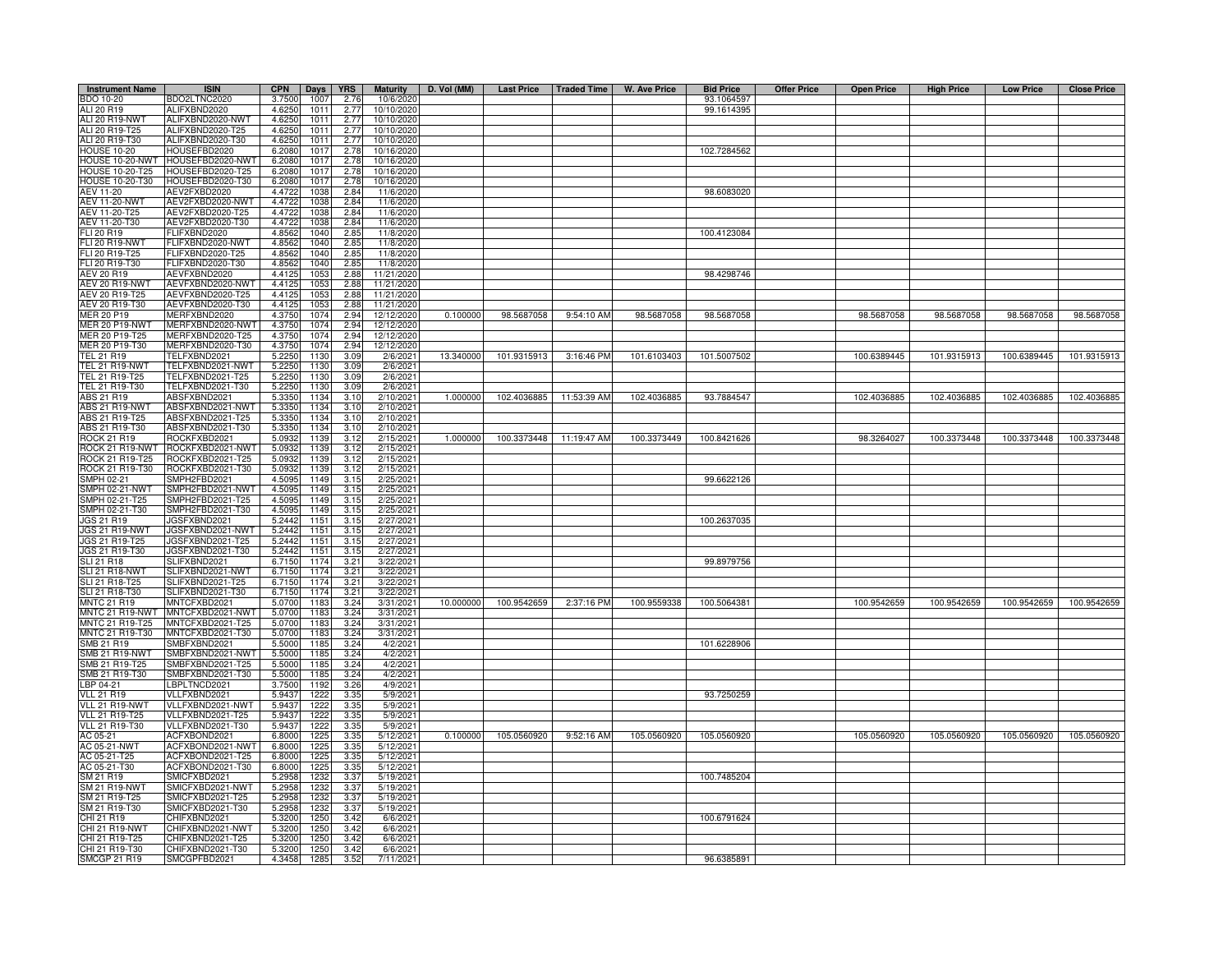| <b>Instrument Name</b>                  | <b>ISIN</b>                                                            | <b>CPN</b>       | Days         | <b>YRS</b>   | <b>Maturity</b>         | D. Vol (MM) | <b>Last Price</b>        | Traded Time | W. Ave Price | <b>Bid Price</b> | <b>Offer Price</b> | <b>Open Price</b> | <b>High Price</b> | <b>Low Price</b> | <b>Close Price</b> |
|-----------------------------------------|------------------------------------------------------------------------|------------------|--------------|--------------|-------------------------|-------------|--------------------------|-------------|--------------|------------------|--------------------|-------------------|-------------------|------------------|--------------------|
|                                         | SMCGP 21 R19-NWTSMCGPFBD2021-NWT                                       | 4.3458           | 1285         | 3.52         | 7/11/2021               |             |                          |             |              |                  |                    |                   |                   |                  |                    |
|                                         | SMCGP 21 R19-T25 SMCGPFBD2021-T25<br>SMCGP 21 R19-T30 SMCGPFBD2021-T30 | 4.3458           | 1285<br>1285 | 3.52         | 7/11/2021<br>7/11/2021  |             |                          |             |              |                  |                    |                   |                   |                  |                    |
| GTCAP 21 R19                            | GTCFXBND2021                                                           | 4.3458<br>5.1965 | 1312         | 3.52<br>3.59 | 8/7/2021                |             |                          |             |              | 100.8052486      |                    |                   |                   |                  |                    |
|                                         | GTCAP 21 R19-NWT GTCFXBND2021-NWT                                      | 5.1965           | 1312         | 3.59         | 8/7/2021                |             |                          |             |              |                  |                    |                   |                   |                  |                    |
| GTCAP 21 R19-T25                        | GTCFXBND2021-T25                                                       | 5.1965           | 1312         | 3.59         | 8/7/2021                |             |                          |             |              |                  |                    |                   |                   |                  |                    |
| 3TCAP 21 R19-T30                        | GTCFXBND2021-T30                                                       | 5.1965           | 1312         | 3.59         | 8/7/2021                |             |                          |             |              |                  |                    |                   |                   |                  |                    |
| <b>SMPH 21 R19</b>                      | SMPHFXBD2021                                                           | 5.2006           | 1337         | 3.66         | 9/1/2021                |             |                          |             |              | 99.0112509       |                    |                   |                   |                  |                    |
| SMPH 21 R19-NWT<br>SMPH 21 R19-T25      | SMPHFXBD2021-NWT<br>SMPHFXBD2021-T25                                   | 5.2006<br>5.2006 | 1337<br>1337 | 3.66<br>3.66 | 9/1/2021<br>9/1/2021    |             |                          |             |              |                  |                    |                   |                   |                  |                    |
| SMPH 21 R19-T30                         | SMPHFXBD2021-T30                                                       | 5.2006           | 1337         | 3.66         | 9/1/2021                |             |                          |             |              |                  |                    |                   |                   |                  |                    |
| CPG 21 R20                              | CPGIFXBD2021                                                           | 6.9758           | 1338         | 3.66         | 9/2/2021                |             |                          |             |              | 95.2402178       | 102.6875844        |                   |                   |                  |                    |
| CPG 21 R20-NWT                          | CPGIFXBD2021-NWT                                                       | 6.9758           | 1338         | 3.66         | 9/2/2021                |             |                          |             |              |                  |                    |                   |                   |                  |                    |
| CPG 21 R20-T25<br>CPG 21 R20-T30        | CPGIFXBD2021-T25<br>CPGIFXBD2021-T30                                   | 6.9758<br>6.9758 | 1338<br>1338 | 3.66<br>3.66 | 9/2/2021<br>9/2/2021    |             |                          |             |              |                  |                    |                   |                   |                  |                    |
| AP 21 R19                               | APCFXBND2021                                                           | 5.2050           | 1346         | 3.69         | 9/10/2021               |             |                          |             |              | 99.0201031       |                    |                   |                   |                  |                    |
| <b>AP 21 R19-NWT</b>                    | APCFXBND2021-NWT                                                       | 5.2050           | 1346         | 3.69         | 9/10/2021               |             |                          |             |              |                  |                    |                   |                   |                  |                    |
| AP 21 R19-T25                           | APCFXBND2021-T25                                                       | 5.2050           | 1346         | 3.69         | 9/10/2021               |             |                          |             |              |                  |                    |                   |                   |                  |                    |
| AP 21 R19-T30<br>PCOR 21 R19            | APCFXBND2021-T30<br>PCORFXBD2021                                       | 5.2050<br>4.0032 | 1346<br>1393 | 3.69<br>3.81 | 9/10/2021<br>10/27/2021 | 1.300000    | 96.8859485               | 8:54:51 AM  | 96.8942844   | 97.4060074       |                    | 107.6070925       | 96.8859485        | 96.8859485       | 96.8859485         |
| PCOR 21 R19-NWT                         | PCORFXBD2021-NWT                                                       | 4.0032           | 1393         | 3.81         | 10/27/2021              |             |                          |             |              |                  |                    |                   |                   |                  |                    |
| PCOR 21 R19-T25                         | PCORFXBD2021-T25                                                       | 4.0032           | 1393         | 3.81         | 10/27/2021              |             |                          |             |              |                  |                    |                   |                   |                  |                    |
| PCOR 21 R19-T30                         | PCORFXBD2021-T30                                                       | 4.0032           | 1393         | 3.81         | 10/27/2021              |             |                          |             |              |                  |                    |                   |                   |                  |                    |
| MBT 11-21                               | MBTLTNCD2021                                                           | 4.2500           | 1418         | 3.88         | 11/21/2021              |             |                          |             |              |                  |                    |                   |                   |                  |                    |
| FLI 21 R20<br><b>FLI 21 R20-NWT</b>     | FLIFXBND2021<br>FLIFXBND2021-NWT                                       | 5.4000<br>5.4000 | 1431<br>1431 | 3.92<br>3.92 | 12/4/2021<br>12/4/2021  |             |                          |             |              | 100.1737783      |                    |                   |                   |                  |                    |
| FLI 21 R20-T25                          | FLIFXBND2021-T25                                                       | 5.4000           | 1431         | 3.92         | 12/4/2021               |             |                          |             |              |                  |                    |                   |                   |                  |                    |
| FLI 21 R20-T30                          | FLIFXBND2021-T30                                                       | 5.4000           | 1431         | 3.92         | 12/4/2021               |             |                          |             |              |                  |                    |                   |                   |                  |                    |
| RLC 02-22                               | RLCFXBND2022                                                           | 4.8000           | 1512         | 4.14         | 2/23/2022               |             |                          |             |              | 98.3390698       |                    |                   |                   |                  |                    |
| <b>RLC 02-22-NWT</b>                    | RLCFXBND2022-NWT                                                       | 4.8000<br>4.8000 | 1512         | 4.14<br>4.14 | 2/23/2022               |             |                          |             |              |                  |                    |                   |                   |                  |                    |
| RLC 02-22-T25<br>RLC 02-22-T30          | RLCFXBND2022-T25<br>RLCFXBND2022-T30                                   | 4.8000           | 1512<br>1512 | 4.14         | 2/23/2022<br>2/23/2022  |             |                          |             |              |                  |                    |                   |                   |                  |                    |
| <b>SMC 22 R20</b>                       | SMCFXBND2022                                                           | 4.8243           | 1518         | 4.16         | 3/1/2022                |             |                          |             |              | 98.2322488       |                    |                   |                   |                  |                    |
| <b>SMC 22 R20-NWT</b>                   | SMCFXBND2022-NWT                                                       | 4.8243           | 1518         | 4.16         | 3/1/2022                |             |                          |             |              |                  |                    |                   |                   |                  |                    |
| SMC 22 R20-T25                          | SMCFXBND2022-T25                                                       | 4.8243           | 1518         | 4.16         | 3/1/2022                |             |                          |             |              |                  |                    |                   |                   |                  |                    |
| SMC 22 R20-T30                          | SMCFXBND2022-T30<br>SMBFXBND2022                                       | 4.824<br>6.6000  | 1518<br>155  | 4.16<br>4.24 | 3/1/2022<br>4/2/2022    | 30.000000   | 103.1478129  10:11:11 AM |             | 103.1514626  | 104.8757955      |                    | 103.1478129       | 103.1478129       | 103.1478129      | 103.1478129        |
| SMB 22 R19<br>SMB 22 R19-NWT            | SMBFXBND2022-NW1                                                       | 6.6000           | 1550         | 4.24         | 4/2/2022                |             |                          |             |              |                  |                    |                   |                   |                  |                    |
| SMB 22 R19-T25                          | SMBFXBND2022-T25                                                       | 6.6000           | 1550         | 4.24         | 4/2/2022                |             |                          |             |              |                  |                    |                   |                   |                  |                    |
| SMB 22 R19-T30                          | SMBFXBND2022-T30                                                       | 6.6000           | 1550         | 4.24         | 4/2/2022                |             |                          |             |              |                  |                    |                   |                   |                  |                    |
| SMC 04-22 R20<br>SMC 04-22 R20-NWT      | SMC2FXBD2022<br>SMC2FXBD2022-NWT                                       | 5.1923<br>5.1923 | 1555<br>155  | 4.26<br>4.26 | 4/7/2022<br>4/7/2022    |             |                          |             |              | 99.9703831       |                    |                   |                   |                  |                    |
| MC 04-22 R20-T25                        | SMC2FXBD2022-T25                                                       | 5.1923           | 155          | 4.26         | 4/7/2022                |             |                          |             |              |                  |                    |                   |                   |                  |                    |
| MC 04-22 R20-T30                        | SMC2FXBD2022-T30                                                       | 5.192            | 155          | 4.26         | 4/7/2022                |             |                          |             |              |                  |                    |                   |                   |                  |                    |
| ALI 22 R19                              | ALIFXBND2022                                                           | 6.0000           | 157          | 4.31         | 4/27/2022               |             |                          |             |              | 103.2438529      |                    |                   |                   |                  |                    |
| <b>ALI 22 R19-NWT</b>                   | ALIFXBND2022-NWT                                                       | 6.0000           | 157          | 4.31         | 4/27/2022               |             |                          |             |              |                  |                    |                   |                   |                  |                    |
| ALI 22 R19-T25<br>ALI 22 R19-T30        | ALIFXBND2022-T25<br>ALIFXBND2022-T30                                   | 6.0000<br>6.0000 | 157<br>1575  | 4.31<br>4.31 | 4/27/2022<br>4/27/2022  |             |                          |             |              |                  |                    |                   |                   |                  |                    |
| ALI 22 4.5                              | ALI2FXBD2022                                                           | 4.5000           | 1577         | 4.32         | 4/29/2022               |             |                          |             |              | 97.5032341       |                    |                   |                   |                  |                    |
| ALI 22 4.5-NWT                          | ALI2FXBD2022-NWT                                                       | 4.5000           | 1577         | 4.32         | 4/29/2022               |             |                          |             |              |                  |                    |                   |                   |                  |                    |
| ALI 22 4.5-T25                          | ALI2FXBD2022-T25                                                       | 4.5000           | 1577         | 4.32         | 4/29/2022               |             |                          |             |              |                  |                    |                   |                   |                  |                    |
| ALI 22 4.5-T30<br>PSB 04-22             | ALI2FXBD2022-T30<br>PSBLTNCD2022                                       | 4.5000<br>3.5000 | 1577<br>1578 | 4.32<br>4.32 | 4/29/2022<br>4/30/2022  |             |                          |             |              |                  |                    |                   |                   |                  |                    |
| CHIB 05-22                              | CHIBLTNC2022                                                           | 3.2500           | 1596         | 4.37         | 5/18/2022               |             |                          |             |              |                  |                    |                   |                   |                  |                    |
| <b>SLTC 22 R20</b>                      | SLTCFXBD2022                                                           | 5.5796           | 1600         | 4.38         | 5/22/2022               |             |                          |             |              | 91.2038662       |                    |                   |                   |                  |                    |
| SLTC 22 R20-NWT                         | SLTCFXBD2022-NWT                                                       | 5.5796           | 1600         | 4.38         | 5/22/2022               |             |                          |             |              |                  |                    |                   |                   |                  |                    |
| SLTC 22 R20-T25<br>SLTC 22 R20-T30      | SLTCFXBD2022-T25<br>SLTCFXBD2022-T30                                   | 5.5796<br>5.5796 | 1600<br>1600 | 4.38<br>4.38 | 5/22/2022<br>5/22/2022  |             |                          |             |              |                  |                    |                   |                   |                  |                    |
| PNB 06-22                               | PNBLTNCD2022                                                           | 3.2500           | 1615         | 4.42         | 6/6/2022                |             |                          |             |              |                  |                    |                   |                   |                  |                    |
| HOUSE 22 R20                            | HOUSEFBD2022                                                           | 6.1310           | 1655         | 4.53         | 7/16/2022               |             |                          |             |              | 93.4907699       |                    |                   |                   |                  |                    |
|                                         | HOUSE 22 R20-NWT HOUSEFBD2022-NWT                                      | 6.1310           | 1655         | 4.53         | 7/16/2022               |             |                          |             |              |                  |                    |                   |                   |                  |                    |
|                                         | HOUSE 22 R20-T25 HOUSEFBD2022-T25<br>HOUSE 22 R20-T30 HOUSEFBD2022-T30 | 6.1310           | 1655<br>165  | 4.53<br>4.53 | 7/16/2022               |             |                          |             |              |                  |                    |                   |                   |                  |                    |
| SM 22 R19                               | SMICFXBD2022                                                           | 6.1310<br>6.9442 | 165          | 4.53         | 7/16/2022<br>7/16/2022  | 3.000000    | 107.6070925              | 8:54:41 AM  | 107.5913239  | 108.3276026      |                    | 107.6070925       | 107.6070925       | 107.6070925      | 107.6070925        |
| <b>SM 22 R19-NWT</b>                    | SMICFXBD2022-NWT                                                       | 6.9442           | 1655         | 4.53         | 7/16/2022               |             |                          |             |              |                  |                    |                   |                   |                  |                    |
| SM 22 R19-T25                           | SMICFXBD2022-T25                                                       | 6.9442           | 1655         | 4.53         | 7/16/2022               |             |                          |             |              |                  |                    |                   |                   |                  |                    |
| SM 22 R19-T30                           | SMICFXBD2022-T30                                                       | 6.9442           | 1655         | 4.53         | 7/16/2022               |             |                          |             |              |                  |                    |                   |                   |                  |                    |
| <b>AEV 22 R20</b><br>AEV 22 R20-NWT     | AEVFXBND2022<br>AEVFXBND2022-NWT                                       | 5.0056<br>5.0056 | 1676<br>1676 | 4.59<br>4.59 | 8/6/2022<br>8/6/2022    | 10.000000   | 99.6143499               | 11:44:11 AM | 99.6138861   | 100.2253253      |                    | 99.6143499        | 99.6143499        | 99.6143499       | 99.6143499         |
| AEV 22 R20-T25                          | AEVFXBND2022-T25                                                       | 5.0056           | 1676         | 4.59         | 8/6/2022                |             |                          |             |              |                  |                    |                   |                   |                  |                    |
| AEV 22 R20-T30                          | AEVFXBND2022-T30                                                       | 5.0056           | 1676         | 4.59         | 8/6/2022                |             |                          |             |              |                  |                    |                   |                   |                  |                    |
| FLI 22 R20                              | FLIFXBND2022                                                           | 5.356            | 169          | 4.63         | 8/20/2022               | 2.700000    | 101.4626783              | 3:17:40 PM  | 101.4642474  | 99.4154262       |                    | 101.4626783       | 101.4626783       | 101.4626783      | 101.4626783        |
| <b>FLI 22 R20-NWT</b><br>FLI 22 R20-T25 | FLIFXBND2022-NWT<br>FLIFXBND2022-T25                                   | 5.3567<br>5.3567 | 1690<br>1690 | 4.63<br>4.63 | 8/20/2022<br>8/20/2022  |             |                          |             |              |                  |                    |                   |                   |                  |                    |
| FLI 22 R20-T30                          | FLIFXBND2022-T30                                                       | 5.3567           | 1690         | 4.63         | 8/20/2022               |             |                          |             |              |                  |                    |                   |                   |                  |                    |
|                                         |                                                                        |                  |              |              |                         |             |                          |             |              |                  |                    |                   |                   |                  |                    |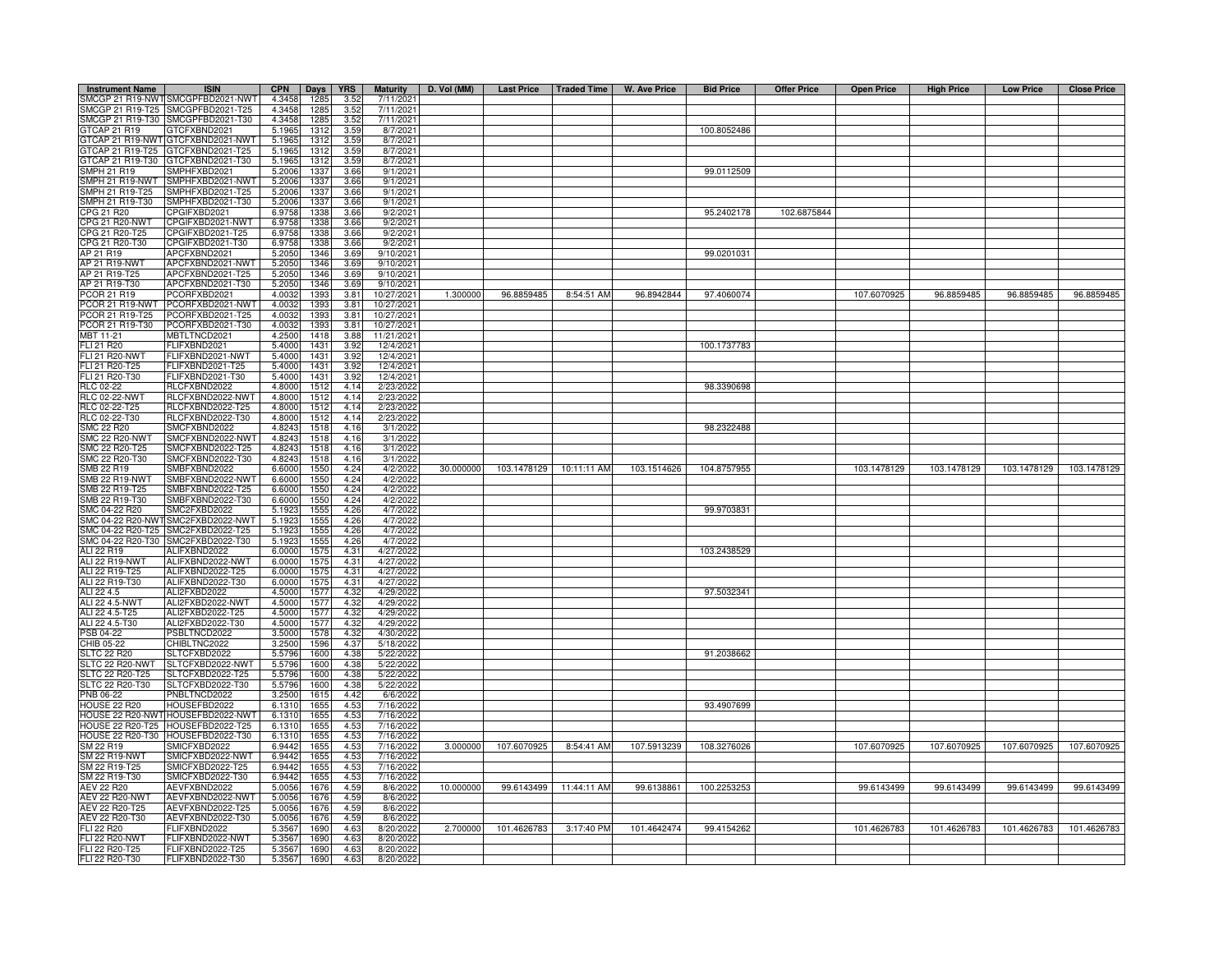| <b>Instrument Name</b>                         | <b>ISIN</b>                          | <b>CPN</b>       | Days         | <b>YRS</b>   | <b>Maturity</b>          | D. Vol (MM) | Last Price   Traded Time |                        | W. Ave Price | <b>Bid Price</b> | <b>Offer Price</b> | <b>Open Price</b> | <b>High Price</b> | <b>Low Price</b> | <b>Close Price</b> |
|------------------------------------------------|--------------------------------------|------------------|--------------|--------------|--------------------------|-------------|--------------------------|------------------------|--------------|------------------|--------------------|-------------------|-------------------|------------------|--------------------|
| EW 09-22                                       | EWBLTNCD2022                         | 4.0000           | 1722         | 4.71         | 9/21/2022                |             |                          |                        |              |                  |                    |                   |                   |                  |                    |
| PNB 10-22                                      | PNB2LTNC2022                         | 3.7500           | 1758         | 4.81         | 10/27/2022               |             |                          |                        |              |                  |                    |                   |                   |                  |                    |
| CHIB 12-22                                     | CHIB2LTN2022                         | 3.6500           | 1794         | 4.91         | 12/2/2022                |             |                          |                        |              |                  |                    |                   |                   |                  |                    |
| <b>RBANK 12-22</b>                             | RBANKLTN2022                         | 4.1250           | 1808         | 4.95         | 12/16/2022               |             |                          |                        |              |                  |                    |                   |                   |                  |                    |
| <b>SMCGP 22 R20</b>                            | SMCGPFBD2022                         | 5.3750           | 1814         | 4.97         | 12/22/2022               |             |                          |                        |              | 98.8147109       | 99.5009578         |                   |                   |                  |                    |
|                                                | SMCGP 22 R20-NWT SMCGPFBD2022-NWT    | 5.3750           | 1814         | 4.97         | 12/22/2022               |             |                          |                        |              |                  |                    |                   |                   |                  |                    |
| SMCGP 22 R20-T25                               | SMCGPFBD2022-T25                     | 5.3750           | 1814         | 4.97         | 12/22/2022               |             |                          |                        |              |                  |                    |                   |                   |                  |                    |
| SMCGP 22 R20-T30                               | SMCGPFBD2022-T30                     | 5.3750           | 1814         | 4.97         | 12/22/2022               |             |                          |                        |              |                  |                    |                   |                   |                  |                    |
| CPI 01-23 R20<br>PI 01-23 R20-NWT              | PIFXBND2023<br>CPIFXBND2023-NWT      | 5.0496<br>5.0496 | 1830<br>1830 | 5.01<br>5.01 | 1/7/2023<br>1/7/2023     | 1.000000    | 100.2183250              | 11:24:53 AM            | 100.2183250  | 100.1080447      |                    | 99.5231184        | 100.2183250       | 100.2183250      | 100.2183250        |
| PI 01-23 R20-T25                               | CPIFXBND2023-T25                     | 5.0496           | 1830         | 5.01         | 1/7/2023                 |             |                          |                        |              |                  |                    |                   |                   |                  |                    |
| PI 01-23 R20-T30                               | CPIFXBND2023-T30                     | 5.0496           | 183          | 5.01         | 1/7/202                  |             |                          |                        |              |                  |                    |                   |                   |                  |                    |
| RCB 02-23                                      | RCBLTNCD2023                         | 3.7500           | 1865         | 5.11         | 2/11/2023                |             |                          |                        |              |                  |                    |                   |                   |                  |                    |
| BDO 02-23                                      | BDOLTNCD2023                         | 3.6250           | 1872         | 5.13         | 2/18/2023                |             |                          |                        |              |                  |                    |                   |                   |                  |                    |
| 3TCAP 23 R20                                   | GTCFXBND2023                         | 5.093            | 1881         | 5.15         | 2/27/2023                |             |                          |                        |              | 98.6288542       |                    |                   |                   |                  |                    |
|                                                | GTCAP 23 R20-NWT GTCFXBND2023-NWT    | 5.093            | 1881         | 5.15         | 2/27/2023                |             |                          |                        |              |                  |                    |                   |                   |                  |                    |
| TCAP 23 R20-T25                                | GTCFXBND2023-T25                     | 5.093            | 1881         | 5.15         | 2/27/202                 |             |                          |                        |              |                  |                    |                   |                   |                  |                    |
| STCAP 23 R20-T30                               | GTCFXBND2023-T30                     | 5.093            | 1881         | 5.15         | 2/27/202                 |             |                          |                        |              |                  |                    |                   |                   |                  |                    |
| PNB 04-23                                      | PNBLTNCD2023                         | 3.875            | 1939         | 5.31         | 4/26/202                 |             |                          |                        |              |                  |                    |                   |                   |                  |                    |
| EDC 23 R19                                     | EDCFXBND2023                         | 4.731            | 1946         | 5.33         | 5/3/2023                 |             |                          |                        |              | 88.4036977       |                    |                   |                   |                  |                    |
| EDC 23 R19-NWT                                 | EDCFXBND2023-NWT                     | 4.731            | 1946         | 5.33         | 5/3/2023                 |             |                          |                        |              |                  |                    |                   |                   |                  |                    |
| EDC 23 R19-T25                                 | EDCFXBND2023-T25                     | 4.731            | 1946         | 5.33         | 5/3/2023                 |             |                          |                        |              |                  |                    |                   |                   |                  |                    |
| EDC 23 R19-T30                                 | EDCFXBND2023-T30                     | 4.7312           | 1946         | 5.33         | 5/3/2023                 |             |                          |                        |              |                  |                    |                   |                   |                  |                    |
| <b>SECB 05-23</b>                              | SECBLTNC2023                         | 3.8750           | 1951         | 5.34         | 5/8/202                  |             |                          |                        |              |                  |                    |                   |                   |                  |                    |
| BPI 05-23                                      | BPILTNCD2023                         | 3.7500           | 1967         | 5.39         | 5/24/2023                |             |                          |                        |              |                  |                    |                   |                   |                  |                    |
| AC 23 R22                                      | ACFXBOND2023                         | 3.9200           | 2011         | 5.51         | 7/7/2023                 |             |                          |                        |              | 92.8719124       |                    |                   |                   |                  |                    |
| AC 23 R22-NWT                                  | ACFXBOND2023-NWT                     | 3.9200           | 2011         | 5.51         | 7/7/2023                 |             |                          |                        |              |                  |                    |                   |                   |                  |                    |
| AC 23 R22-T25                                  | ACFXBOND2023-T25                     | 3.9200           | 2011         | 5.51         | 7/7/2023                 |             |                          |                        |              |                  |                    |                   |                   |                  |                    |
| AC 23 R22-T30<br><b>SMCGP 23 R21</b>           | ACFXBOND2023-T30<br>SMCGPFBD2023     | 3.9200<br>4.757  | 2011<br>2015 | 5.51<br>5.52 | 7/7/202<br>7/11/2023     |             |                          |                        |              | 96.4838682       |                    |                   |                   |                  |                    |
| SMCGP 23 R21-NWT                               | SMCGPFBD2023-NWT                     | 4.757            | 2015         | 5.52         | 7/11/202                 |             |                          |                        |              |                  |                    |                   |                   |                  |                    |
| SMCGP 23 R21-T25                               | SMCGPFBD2023-T25                     | 4.757            | 2015         | 5.52         | 7/11/202                 |             |                          |                        |              |                  |                    |                   |                   |                  |                    |
| SMCGP 23 R21-T30                               | SMCGPFBD2023-T30                     | 4.757            | 2015         | 5.52         | 7/11/2023                |             |                          |                        |              |                  |                    |                   |                   |                  |                    |
| GLO 23 R20                                     | GLOFXBND2023                         | 5.279            | 2021         | 5.53         | 7/17/2023                | 3.000000    | 101.5839601              | 3:42:04 PM             | 101.5852161  | 98.9507031       |                    | 101.5839601       | 101.5839601       | 101.5839601      | 101.5839601        |
| <b>GLO 23 R20-NWT</b>                          | GLOFXBND2023-NWT                     | 5.279            | 2021         | 5.53         | 7/17/2023                |             |                          |                        |              |                  |                    |                   |                   |                  |                    |
| GLO 23 R20-T25                                 | GLOFXBND2023-T25                     | 5.279            | 2021         | 5.53         | 7/17/2023                |             |                          |                        |              |                  |                    |                   |                   |                  |                    |
| GLO 23 R20-T30                                 | GLOFXBND2023-T30                     | 5.279            | $202 -$      | 5.53         | 7/17/202                 |             |                          |                        |              |                  |                    |                   |                   |                  |                    |
| MBT 09-23                                      | MBTLTNCD2023                         | 3.500            | 2085         | 5.71         | 9/19/2023                |             |                          |                        |              |                  |                    |                   |                   |                  |                    |
| ALI 23 R22                                     | ALIFXBND2023                         | 3.891            | 2103         | 5.76         | 10/7/2023                |             |                          |                        |              | 92.6094141       |                    |                   |                   |                  |                    |
| ALI 23 R22-NWT                                 | ALIFXBND2023-NWT                     | 3.891            | 2103         | 5.76         | 10/7/2023                |             |                          |                        |              |                  |                    |                   |                   |                  |                    |
| ALI 23 R22-T25                                 | ALIFXBND2023-T25                     | 3.891            | 2103         | 5.76         | 10/7/2023                |             |                          |                        |              |                  |                    |                   |                   |                  |                    |
| ALI 23 R22-T30                                 | ALIFXBND2023-T30                     | 3.891            | 2103         | 5.76         | 10/7/2023                |             |                          |                        |              |                  |                    |                   |                   |                  |                    |
| <b>COR 23 R21</b>                              | PCORFXBD2023                         | 4.521            | 2123         | 5.81         | 10/27/2023               |             |                          |                        |              | 86.2782730       |                    |                   |                   |                  |                    |
| COR 23 R21-NWT                                 | PCORFXBD2023-NWT                     | 4.521            | 2123         | 5.81         | 10/27/202                |             |                          |                        |              |                  |                    |                   |                   |                  |                    |
| COR 23 R21-T25                                 | PCORFXBD2023-T25                     | 4.5219           | 2123         | 5.81         | 10/27/2023               |             |                          |                        |              |                  |                    |                   |                   |                  |                    |
| COR 23 R21-T30                                 | PCORFXBD2023-T30                     | 4.5219           | 2123         | 5.81         | 10/27/2023               |             |                          |                        |              |                  |                    |                   |                   |                  |                    |
| <b>LI 23 R20</b>                               | FLIFXBND2023                         | 5.433            | 2135         | 5.85         | 11/8/2023                |             |                          |                        |              | 99.1714051       |                    |                   |                   |                  |                    |
| LI 23 R20-NWT                                  | FLIFXBND2023-NWT                     | 5.433            | 2135         | 5.85         | 11/8/2023                |             |                          |                        |              |                  |                    |                   |                   |                  |                    |
| FLI 23 R20-T25                                 | FLIFXBND2023-T25                     | 5.433            | 2135         | 5.85         | 11/8/202                 |             |                          |                        |              |                  |                    |                   |                   |                  |                    |
| FLI 23 R20-T30                                 | FLIFXBND2023-T30                     | 5.433            | 2135         | 5.85         | 11/8/2023                |             |                          |                        |              |                  |                    |                   |                   |                  |                    |
| AEV 23 R20                                     | AEVFXBND2023                         | 4.6188           | 2148         | 5.88         | 11/21/2023               |             |                          |                        |              | 95.5944164       |                    |                   |                   |                  |                    |
| <b>AEV 23 R20-NWT</b><br>AEV 23 R20-T25        | AEVFXBND2023-NWT<br>AEVFXBND2023-T25 | 4.6188<br>4.6188 | 2148<br>2148 | 5.88<br>5.88 | 11/21/2023<br>11/21/2023 |             |                          |                        |              |                  |                    |                   |                   |                  |                    |
| AEV 23 R20-T30                                 | AEVFXBND2023-T30                     | 4.6188           | 2148         | 5.88         | 11/21/2023               |             |                          |                        |              |                  |                    |                   |                   |                  |                    |
| SM 23 R21                                      | SMICFXBD2023                         | 5.1590           | 2166         | 5.93         | 12/9/2023                | 10.000000   | 100.9307324              | 3:21:32 PM             | 100.9317407  | 100.8040257      |                    | 100.9307324       | 100.9307324       | 100.9307324      | 100.9307324        |
| <b>SM 23 R21-NWT</b>                           | SMICFXBD2023-NWT                     | 5.1590           | 2166         | 5.93         | 12/9/2023                |             |                          |                        |              |                  |                    |                   |                   |                  |                    |
| SM 23 R21-T25                                  | SMICFXBD2023-T25                     | 5.1590           | 2166         | 5.93         | 12/9/202                 |             |                          |                        |              |                  |                    |                   |                   |                  |                    |
| SM 23 R21-T30                                  | SMICFXBD2023-T30                     | 5.1590           | 2166         | 5.93         | 12/9/2023                |             |                          |                        |              |                  |                    |                   |                   |                  |                    |
| FDC 24 R21                                     | FDCFXBND2024                         | 6.1458           | 2212         | 6.06         | 1/24/2024                |             |                          |                        |              | 105.1524692      |                    |                   |                   |                  |                    |
| <b>FDC 24 R21-NWT</b>                          | FDCFXBND2024-NWT                     | 6.1458           | 2212         | 6.06         | 1/24/2024                |             |                          |                        |              |                  |                    |                   |                   |                  |                    |
| FDC 24 R21-T25                                 | DCFXBND2024-T25                      | 6.1458           | 2212         | 6.06         | 1/24/2024                |             |                          |                        |              |                  |                    |                   |                   |                  |                    |
| FDC 24 R21-T30                                 | DCFXBND2024-T30                      | 6.1458           | 2212         | 6.06         | 1/24/2024                |             |                          |                        |              |                  |                    |                   |                   |                  |                    |
| ALI 24 R20                                     | ALIFXBND2024                         | 5.0000           | 2218         | 6.07         | 1/30/2024                | 20.000000   |                          | 98.9664991 11:44:27 AM | 98.9654421   | 98.0739350       |                    | 99.6143499        | 98.9664991        | 98.9664991       | 98.9664991         |
| <b>ALI 24 R20-NWT</b>                          | ALIFXBND2024-NWT                     | 5.0000           | 2218         | 6.07         | 1/30/2024                |             |                          |                        |              |                  |                    |                   |                   |                  |                    |
| ALI 24 R20-T25                                 | ALIFXBND2024-T25                     | 5.0000           | 2218         | 6.07         | 1/30/2024                |             |                          |                        |              |                  |                    |                   |                   |                  |                    |
| ALI 24 R20-T30                                 | ALIFXBND2024-T30                     | 5.0000           | 2218         | 6.07         | 1/30/2024                |             |                          |                        |              |                  |                    |                   |                   |                  |                    |
| <b>TEL 24 R21</b>                              | TELFXBND2024                         | 5.2813           | 2225         | 6.09         | 2/6/2024                 |             |                          |                        |              | 100.1602841      |                    |                   |                   |                  |                    |
| TEL 24 R21-NWT                                 | TELFXBND2024-NWT                     | 5.2813           | 2225         | 6.09         | 2/6/2024                 |             |                          |                        |              |                  |                    |                   |                   |                  |                    |
| TEL 24 R21-T25                                 | TELFXBND2024-T25                     | 5.281            | 2225         | 6.09         | 2/6/2024                 |             |                          |                        |              |                  |                    |                   |                   |                  |                    |
| TEL 24 R21-T30                                 | TELFXBND2024-T30                     | 5.281            | 2225         | 6.09         | 2/6/2024                 |             |                          |                        |              |                  |                    |                   |                   |                  |                    |
| <b>JGS 24 R20</b>                              | JGSFXBND2024                         | 5.3000           | 2246         | 6.15         | 2/27/2024                |             |                          |                        |              | 99.2175375       |                    |                   |                   |                  |                    |
| <b>JGS 24 R20-NWT</b><br><b>JGS 24 R20-T25</b> | JGSFXBND2024-NWT<br>JGSFXBND2024-T25 | 5.300<br>5.300   | 2246<br>2246 | 6.15<br>6.15 | 2/27/2024<br>2/27/2024   |             |                          |                        |              |                  |                    |                   |                   |                  |                    |
| JGS 24 R20-T30                                 | JGSFXBND2024-T30                     | 5.300            | 2246         | 6.15         | 2/27/2024                |             |                          |                        |              |                  |                    |                   |                   |                  |                    |
| SMC 24 R22                                     | SMCFXBND2024                         | 5.2840           | 2249         | 6.16         | 3/1/2024                 |             |                          |                        |              | 94.8428971       |                    |                   |                   |                  |                    |
|                                                |                                      |                  |              |              |                          |             |                          |                        |              |                  |                    |                   |                   |                  |                    |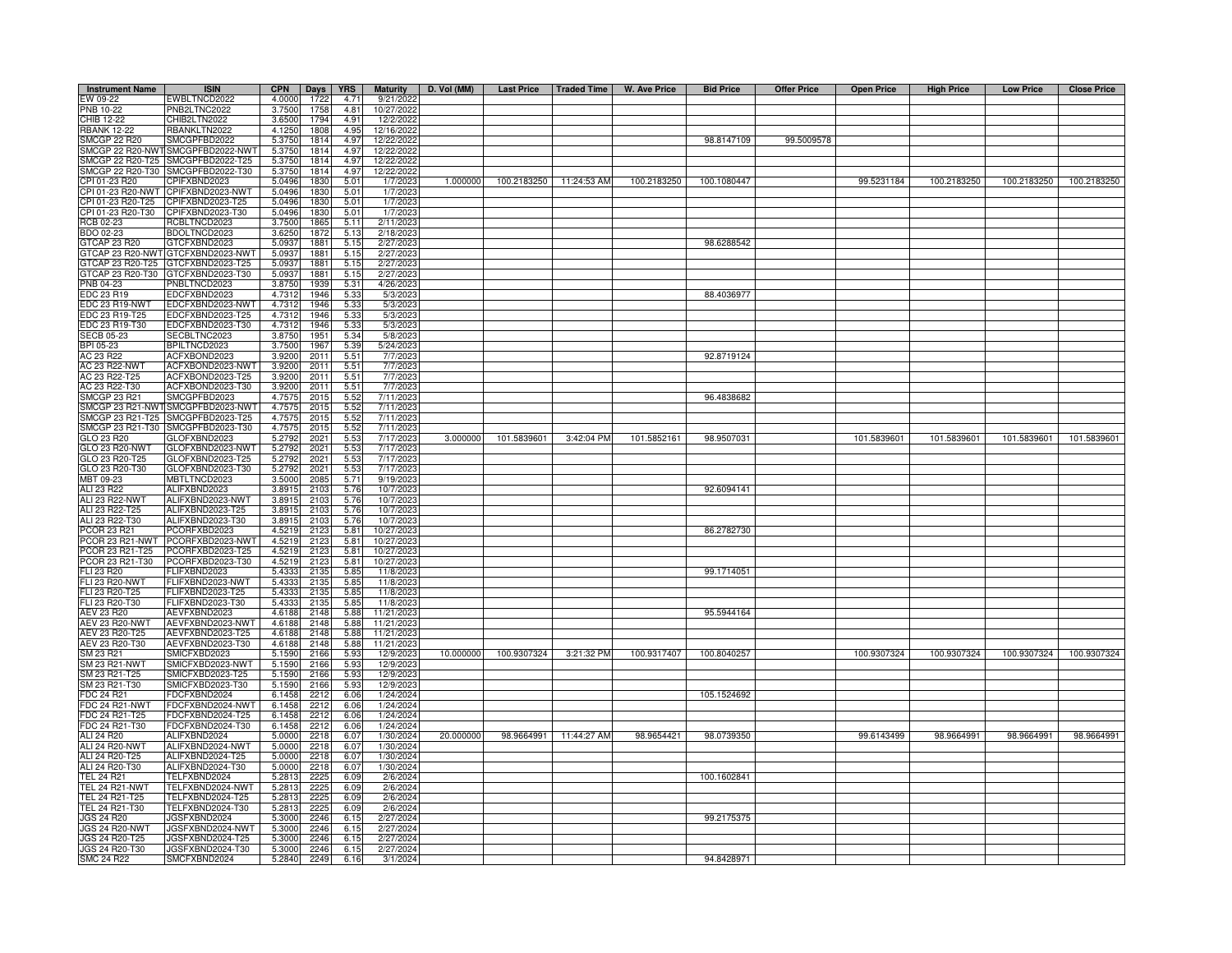| <b>Instrument Name</b>                       | <b>ISIN</b>                                                            | <b>CPN</b>       | Days         | <b>YRS</b>   | <b>Maturity</b>        | D. Vol (MM) | Last Price   Traded Time |            | W. Ave Price | <b>Bid Price</b> | <b>Offer Price</b> | <b>Open Price</b> | <b>High Price</b> | <b>Low Price</b> | <b>Close Price</b> |
|----------------------------------------------|------------------------------------------------------------------------|------------------|--------------|--------------|------------------------|-------------|--------------------------|------------|--------------|------------------|--------------------|-------------------|-------------------|------------------|--------------------|
| SMC 24 R22-NWT                               | SMCFXBND2024-NWT                                                       | 5.2840           | 2249         | 6.16         | 3/1/2024               |             |                          |            |              |                  |                    |                   |                   |                  |                    |
| SMC 24 R22-T25                               | SMCFXBND2024-T25                                                       | 5.2840           | 2249         | 6.16         | 3/1/2024               |             |                          |            |              |                  |                    |                   |                   |                  |                    |
| SMC 24 R22-T30<br>STIESG 24 R22              | SMCFXBND2024-T30                                                       | 5.2840           | 2249<br>2271 | 6.16         | 3/1/2024               |             |                          |            |              | 103.2161444      |                    |                   |                   |                  |                    |
|                                              | STIGFXBD2024<br>STIESG 24 R22-NWT STIGFXBD2024-NWT                     | 5.8085<br>5.8085 | 2271         | 6.22<br>6.22 | 3/23/2024<br>3/23/2024 |             |                          |            |              |                  |                    |                   |                   |                  |                    |
| TIESG 24 R22-T25                             | STIGFXBD2024-T25                                                       | 5.8085           | 2271         | 6.22         | 3/23/2024              |             |                          |            |              |                  |                    |                   |                   |                  |                    |
| TIESG 24 R22-T30                             | STIGFXBD2024-T30                                                       | 5.808            | 2271         | 6.22         | 3/23/2024              |             |                          |            |              |                  |                    |                   |                   |                  |                    |
| MEG 24 R22                                   | MEGFXBND2024                                                           | 5.3535           | 2276         | 6.23         | 3/28/2024              |             |                          |            |              | 101.5981024      |                    |                   |                   |                  |                    |
| <b>MEG 24 R22-NWT</b>                        | MEGFXBND2024-NWT                                                       | 5.3535           | 2276         | 6.23         | 3/28/2024              |             |                          |            |              |                  |                    |                   |                   |                  |                    |
| MEG 24 R22-T25                               | MEGFXBND2024-T25                                                       | 5.353            | 2276         | 6.23         | 3/28/2024              |             |                          |            |              |                  |                    |                   |                   |                  |                    |
| MEG 24 R22-T30                               | MEGFXBND2024-T30                                                       | 5.3535           | 2276         | 6.23         | 3/28/2024              |             |                          |            |              |                  |                    |                   |                   |                  |                    |
| <b>MNTC 24 R21</b><br>MNTC 24 R21-NWT        | MNTCFXBD2024<br>MNTCFXBD2024-NWT                                       | 5.5000<br>5.5000 | 2279<br>2279 | 6.24<br>6.24 | 3/31/2024<br>3/31/2024 |             |                          |            |              | 99.4759929       |                    |                   |                   |                  |                    |
| MNTC 24 R21-T25                              | MNTCFXBD2024-T25                                                       | 5.5000           | 2279         | 6.24         | 3/31/2024              |             |                          |            |              |                  |                    |                   |                   |                  |                    |
| MNTC 24 R21-T30                              | MNTCFXBD2024-T30                                                       | 5.5000           | 2279         | 6.24         | 3/31/2024              |             |                          |            |              |                  |                    |                   |                   |                  |                    |
| SMB 24 R21                                   | SMBFXBND2024                                                           | 6.0000           | 2281         | 6.25         | 4/2/2024               |             |                          |            |              | 101.0249928      |                    |                   |                   |                  |                    |
| SMB 24 R21-NWT                               | SMBFXBND2024-NWT                                                       | 6.0000           | 2281         | 6.25         | 4/2/2024               |             |                          |            |              |                  |                    |                   |                   |                  |                    |
| MB 24 R21-T25                                | SMBFXBND2024-T25                                                       | 6.0000           | 2281         | 6.25         | 4/2/2024               |             |                          |            |              |                  |                    |                   |                   |                  |                    |
| MB 24 R21-T30<br>MPH 05-24 R22               | SMBFXBND2024-T30<br>SMPH2FBD2024                                       | 6.000            | 2281<br>2327 | 6.25         | 4/2/2024               | 18.000000   | 100.0919830              | 2:46:34 PM | 100.0922342  | 99.2890310       | 100.3616775        | 100.0919830       | 100.0919830       | 100.0919830      |                    |
| MPH 05-24 R22-NV                             | SMPH2FBD2024-NWT                                                       | 5.168<br>5.168   | 2327         | 6.37<br>6.37 | 5/18/2024<br>5/18/2024 |             |                          |            |              |                  |                    |                   |                   |                  | 100.0919830        |
| MPH 05-24 R22-T25                            | SMPH2FBD2024-T25                                                       | 5.168            | 2327         | 6.37         | 5/18/2024              |             |                          |            |              |                  |                    |                   |                   |                  |                    |
|                                              | SMPH 05-24 R22-T30 SMPH2FBD2024-T30                                    | 5.168            | 2327         | 6.37         | 5/18/2024              |             |                          |            |              |                  |                    |                   |                   |                  |                    |
| SM 24 R21                                    | SMICFXBD2024                                                           | 5.612            | 2328         | 6.37         | 5/19/2024              |             |                          |            |              | 100.0591314      |                    |                   |                   |                  |                    |
| SM 24 R21-NWT                                | SMICFXBD2024-NWT                                                       | 5.612            | 2328         | 6.37         | 5/19/2024              |             |                          |            |              |                  |                    |                   |                   |                  |                    |
| SM 24 R21-T25                                | SMICFXBD2024-T25                                                       | 5.6125           | 2328         | 6.37         | 5/19/2024              |             |                          |            |              |                  |                    |                   |                   |                  |                    |
| SM 24 R21-T30                                | SMICFXBD2024-T30                                                       | 5.6125           | 2328         | 6.37         | 5/19/2024              |             |                          |            |              |                  |                    |                   |                   |                  |                    |
| MBT 07-24                                    | MBTLTNCD2024                                                           | 3.8750           | 2390         | 6.54         | 7/20/2024              |             |                          |            |              |                  |                    |                   |                   |                  |                    |
| DD 24 R22<br><b>DD 24 R22-NWT</b>            | DDFXBOND2024<br>DDFXBOND2024-NWT                                       | 6.095<br>6.095   | 2391<br>2391 | 6.55<br>6.55 | 7/21/2024<br>7/21/2024 |             |                          |            |              | 88.9433262       | 101.6794798        |                   |                   |                  |                    |
| DD 24 R22-T25                                | DDFXBOND2024-T25                                                       | 6.095            | 2391         | 6.55         | 7/21/2024              |             |                          |            |              |                  |                    |                   |                   |                  |                    |
| DD 24 R22-T30                                | DDFXBOND2024-T30                                                       | 6.095            | 2391         | 6.55         | 7/21/2024              |             |                          |            |              |                  |                    |                   |                   |                  |                    |
| GTCAP 24 R21                                 | GTCFXBND2024                                                           | 5.6250           | 2408         | 6.59         | 8/7/2024               |             |                          |            |              | 100.6851953      |                    |                   |                   |                  |                    |
| GTCAP 24 R21-NWT                             | GTCFXBND2024-NWT                                                       | 5.6250           | 2408         | 6.59         | 8/7/2024               |             |                          |            |              |                  |                    |                   |                   |                  |                    |
| GTCAP 24 R21-T25                             | GTCFXBND2024-T25                                                       | 5.6250           | 2408         | 6.59         | 8/7/2024               |             |                          |            |              |                  |                    |                   |                   |                  |                    |
| GTCAP 24 R21-T30                             | GTCFXBND2024-T30                                                       | 5.625            | 2408         | 6.59         | 8/7/2024               |             |                          |            |              |                  |                    |                   |                   |                  |                    |
| <b>VLL 24 R23</b><br>VLL 24 R23-NWT          | VLLFXBND2024<br>VLLFXBND2024-NWT                                       | 5.751<br>5.7512  | 240<br>2409  | 6.60<br>6.60 | 8/8/2024<br>8/8/2024   |             |                          |            |              | 98.6502043       |                    |                   |                   |                  |                    |
| <b>VLL 24 R23-T25</b>                        | VLLFXBND2024-T25                                                       | 5.751            | 240          | 6.60         | 8/8/2024               |             |                          |            |              |                  |                    |                   |                   |                  |                    |
| <b>VLL 24 R23-T30</b>                        | VLLFXBND2024-T30                                                       | 5.751            | 2409         | 6.60         | 8/8/2024               |             |                          |            |              |                  |                    |                   |                   |                  |                    |
| <b>SMPH 24 R21</b>                           | SMPHFXBD2024                                                           | 5.741            | 2433         | 6.66         | 9/1/2024               |             |                          |            |              | 99.9519922       |                    |                   |                   |                  |                    |
| MPH 24 R21-NWT                               | SMPHFXBD2024-NWT                                                       | 5.741            | 243          | 6.66         | 9/1/2024               |             |                          |            |              |                  |                    |                   |                   |                  |                    |
| MPH 24 R21-T25                               | SMPHFXBD2024-T25                                                       | 5.741            | 2433         | 6.66         | 9/1/2024               |             |                          |            |              |                  |                    |                   |                   |                  |                    |
| MPH 24 R21-T30                               | SMPHFXBD2024-T30                                                       | 5.741            | 243          | 6.66         | 9/1/2024               |             |                          |            |              |                  |                    |                   |                   |                  |                    |
| LI 24 R21<br>LI 24 R21-NWT                   | FLIFXBND2024                                                           | 5.638<br>5.638   | 2527<br>2527 | 6.92<br>6.92 | 12/4/2024<br>12/4/2024 |             |                          |            |              | 99.3672516       |                    |                   |                   |                  |                    |
| LI 24 R21-T25                                | FLIFXBND2024-NWT<br>FLIFXBND2024-T25                                   | 5.638            | 2527         | 6.92         | 12/4/2024              |             |                          |            |              |                  |                    |                   |                   |                  |                    |
| FLI 24 R21-T30                               | FLIFXBND2024-T30                                                       | 5.6389           | 2527         | 6.92         | 12/4/2024              |             |                          |            |              |                  |                    |                   |                   |                  |                    |
| <b>SMCGP 24 R22</b>                          | SMCGPFBD2024                                                           | 6.2500           | 2545         | 6.97         | 12/22/2024             |             |                          |            |              | 99.9987030       |                    |                   |                   |                  |                    |
|                                              | SMCGP 24 R22-NWT SMCGPFBD2024-NWT                                      | 6.2500           | 2545         | 6.97         | 12/22/2024             |             |                          |            |              |                  |                    |                   |                   |                  |                    |
|                                              | SMCGP 24 R22-T25 SMCGPFBD2024-T25                                      | 6.2500           | 2545         | 6.97         | 12/22/2024             |             |                          |            |              |                  |                    |                   |                   |                  |                    |
|                                              | SMCGP 24 R22-T30 SMCGPFBD2024-T30                                      | 6.2500           | 2545         | 6.97         | 12/22/2024             |             |                          |            |              |                  |                    |                   |                   |                  |                    |
| AC 25 R23                                    | ACFXBOND2025                                                           | 4.8200           | 2595         | 7.10         | 2/10/2025              | 10.000000   | 98.9283545               | 3:40:42 PM | 98.9276231   | 92.5272814       |                    | 98.9283545        | 98.9283545        | 98.9283545       | 98.9283545         |
| AC 25 R23-NWT<br>AC 25 R23-T25               | ACFXBOND2025-NWT<br>ACFXBOND2025-T25                                   | 4.8200<br>4.8200 | 2595<br>2595 | 7.10<br>7.10 | 2/10/2025<br>2/10/2025 |             |                          |            |              |                  |                    |                   |                   |                  |                    |
| AC 25 R23-T30                                | ACFXBOND2025-T30                                                       | 4.8200           | 2595         | 7.10         | 2/10/2025              |             |                          |            |              |                  |                    |                   |                   |                  |                    |
| <b>RLC 02-25</b>                             | RLCFXBND2025                                                           | 4.9344           | 2608         | 7.14         | 2/23/202               |             |                          |            |              | 91.1621786       |                    |                   |                   |                  |                    |
| <b>RLC 02-25-NWT</b>                         | RLCFXBND2025-NWT                                                       | 4.9344           | 2608         | 7.14         | 2/23/2025              |             |                          |            |              |                  |                    |                   |                   |                  |                    |
| RLC 02-25-T25<br>RLC 02-25-T30<br>ALI 25 R21 | RLCFXBND2025-T25                                                       | 4.9344           | 2608         | 7.14         | 2/23/2025              |             |                          |            |              |                  |                    |                   |                   |                  |                    |
|                                              | RLCFXBND2025-T30                                                       | 4.9344           | 2608         | 7.14         | 2/23/2025              |             |                          |            |              |                  |                    |                   |                   |                  |                    |
|                                              | ALIFXBND2025                                                           | 5.6250           | 2669         | 7.31         | 4/25/2025              |             |                          |            |              | 102.5491276      |                    |                   |                   |                  |                    |
| ALI 25 R21-NWT<br>ALI 25 R21-T25             | ALIFXBND2025-NWT<br>ALIFXBND2025-T25                                   | 5.6250<br>5.6250 | 2669<br>2669 | 7.31<br>7.31 | 4/25/2025<br>4/25/2025 |             |                          |            |              |                  |                    |                   |                   |                  |                    |
| ALI 25 R21-T30                               | ALIFXBND2025-T30                                                       | 5.6250           | 2669         | 7.31         | 4/25/2025              |             |                          |            |              |                  |                    |                   |                   |                  |                    |
| <b>SLTC 25 R22</b>                           | SLTCFXBD2025                                                           | 6.4872           | 2696         | 7.38         | 5/22/2025              |             |                          |            |              | 88.5326890       |                    |                   |                   |                  |                    |
| SLTC 25 R22-NWT                              | SLTCFXBD2025-NWT                                                       | 6.4872           | 2696         | 7.38         | 5/22/2025              |             |                          |            |              |                  |                    |                   |                   |                  |                    |
| SLTC 25 R22-T25                              | SLTCFXBD2025-T25                                                       | 6.4872           | 2696         | 7.38         | 5/22/2025              |             |                          |            |              |                  |                    |                   |                   |                  |                    |
| SLTC 25 R22-T30                              | SLTCFXBD2025-T30                                                       | 6.4872           | 2696         | 7.38         | 5/22/2025              |             |                          |            |              |                  |                    |                   |                   |                  |                    |
| <b>HOUSE 25 R22</b>                          | HOUSEFBD2025                                                           | 6.8666           | 2751         | 7.53         | 7/16/2025              |             |                          |            |              | 102.1689126      |                    |                   |                   |                  |                    |
|                                              | HOUSE 25 R22-NWT HOUSEFBD2025-NWT                                      | 6.8666           | 2751         | 7.53<br>7.53 | 7/16/2025<br>7/16/2025 |             |                          |            |              |                  |                    |                   |                   |                  |                    |
|                                              | HOUSE 25 R22-T25 HOUSEFBD2025-T25<br>HOUSE 25 R22-T30 HOUSEFBD2025-T30 | 6.8666<br>6.866  | 2751<br>2751 | 7.53         | 7/16/2025              |             |                          |            |              |                  |                    |                   |                   |                  |                    |
| FLI 25 R22                                   | FLIFXBND2025                                                           | 5.7139           | 2786         | 7.63         | 8/20/2025              |             |                          |            |              | 101.3232075      |                    |                   |                   |                  |                    |
| <b>FLI 25 R22-NWT</b>                        | FLIFXBND2025-NWT                                                       | 5.713            | 2786         | 7.63         | 8/20/202               |             |                          |            |              |                  |                    |                   |                   |                  |                    |
| FLI 25 R22-T25                               | FLIFXBND2025-T25                                                       | 5.7139           | 2786         | 7.63         | 8/20/2025              |             |                          |            |              |                  |                    |                   |                   |                  |                    |
|                                              |                                                                        |                  |              |              |                        |             |                          |            |              |                  |                    |                   |                   |                  |                    |